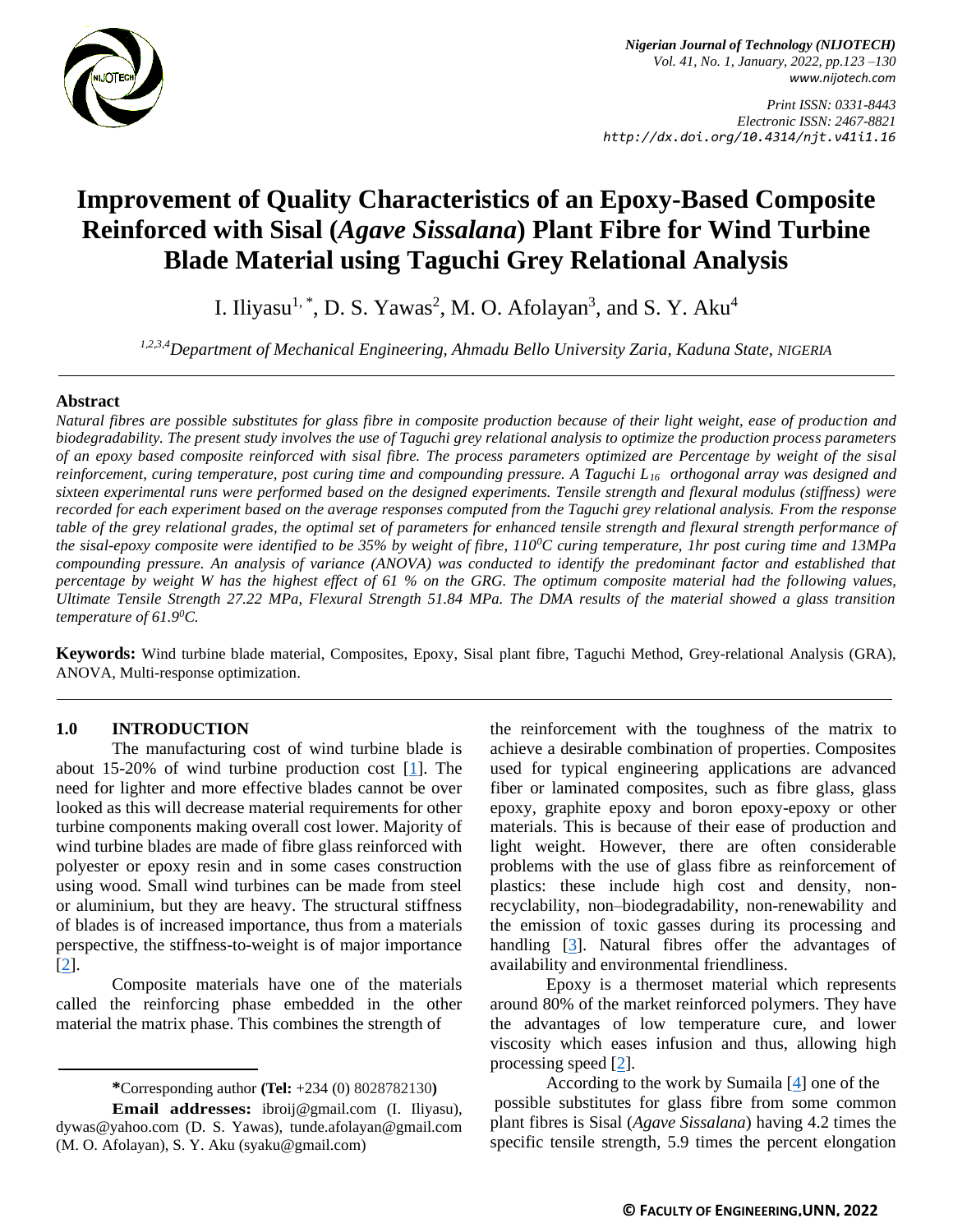and 0.89 times the breaking force of glass fibre. Coupled with the availability of sisal it was picked as the reinforcement for this study.

Holmes [\[5\]](#page-7-4) tested a novel wind turbine blade made from bamboo-poplar epoxy laminate, he was able to demonstrate that the material has high strength and stiffness and can replace other common composites. The bamboo having high strength and durability make it a promising material also for wind energy application.

Numerous decision-making techniques, such as analytic hierarchy process (AHP), data envelopment analysis (DEA), grey relational analysis (GRA) and technique for order of preference by similarity to ideal solution (TOPSIS), have been suggested in literature for investigating multi-response attributes [\[6\]](#page-7-5). Among them, grey relational analysis (GRA), proposed by Deng [\[7\]](#page-7-6), is one of the foremost techniques applied when the nature of information is incomplete and uncertain. A combined Taguchi  $L_{16}$  orthogonal array and GRA approach were adopted for optimization of process parameters.

This study aims at optimizing the process parameters for the production of an Epoxy based composite reinforced with sisal fibre with potential for high Tensile (TS) strength and flexural modulus (FS) for wind turbine blade application. Four distinct levels were

identified for four process parameters. Subsequently, sixteen experimental runs were conducted to obtain the data used for multi response of Tensile strength and flexural modulus. The S/N ratios and GRA were thereafter utilized for the analysis of the responses in order to obtain the optimal parameters. The most significant factors affecting the tensile strength and flexural modulus were identified using ANOVA.

## **2.0 MATERIALS AND METHODS**

# *2.1 Experimental Design and Formulation*

Optimization of process parameters to enhance mechanical properties of composites and ensure better performance are dependent on the selection of the most suitable production techniques, amongst which curing conditions and compounding pressures where considered as having influence on the material properties [\[8\]](#page-7-7).

Tensile strength and Stiffness are the properties of interest in the production of material using sisal fibre as reinforcement for the epoxy matrix.

The Taguchi method is used mostly in the optimization of single quality characteristic [\[9\]](#page-7-8). The GRA is integrated to optimize the multi-response [\[7\]](#page-7-6). The number of process parameters and their levels for the Taguchi method are given in Table 1

| <b>Table 1.</b> Control factors and levels |              |                |               |     |     |     |  |  |
|--------------------------------------------|--------------|----------------|---------------|-----|-----|-----|--|--|
| <b>Control Factors</b>                     | <b>Units</b> |                | <b>Levels</b> |     |     |     |  |  |
|                                            |              | <b>Symbols</b> |               |     |     |     |  |  |
| Weight of fibre                            | %            | W              | 35            | 40  | 45  | 50  |  |  |
| <b>Curing Temperature</b>                  | ${}^{0}C$    |                | 100           | 110 | 120 | 130 |  |  |
| Post curing Time                           | hrs          |                |               | 1.5 |     | 2.5 |  |  |
| <b>Compounding Pressure</b>                | MPa          |                |               | 13  |     |     |  |  |

**Table 1:** Control factors and levels

Table 1 shows four factors at 4 levels each, the L16 (4\*4) orthogonal array of the Taguchi method. The responses are from the Tensile and flexural tests carried out. The tests were carried out following the ASTM standards using the Universal Materials Testing Machine cat.Nr.261 and Monsanto Tensometer s/no 9875 for the tensile and flexural tests respectively. Multi-Response Optimization Using GRA. This can also be used to dertemine similarity between seemingly irregular finite data [10].

# *2.1.1 Grey-relational procedure*

For GRG data pre-processing may be performed to normalize the original reference sequences to a comparable sequence within the range of zero to one [\[11\]](#page-7-9). This data normalization pre-processing is termed grey relational generation.

The steps are:

- i. Normalise the experimental results for the response variables
- ii. Perform the grey relational generation and calculate the grey relational coefficients.
- iii. Calculate the grey relational grades by averaging the grey relational coefficients.
- iv. Analyse the experimental results using the grey relational grades and ANOVA.
- v. Verify the optimal process parameters through confirmation tests [\[12\]](#page-7-10).

To normalise the original sequence of the data, use the following relations;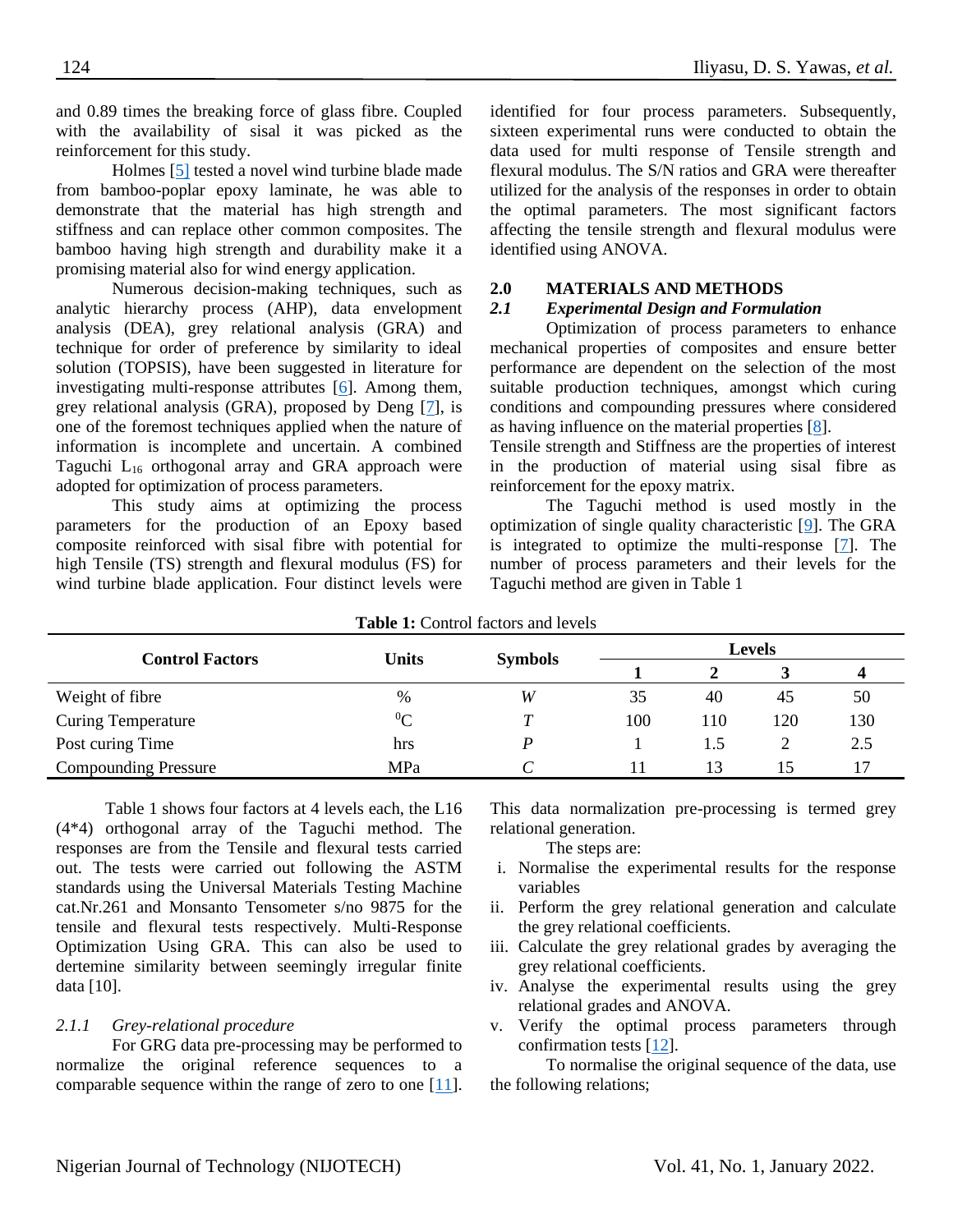a) Larger-the-better as:

$$
X_{i}^{*}(k) = \frac{X_{i}(k) - \min X_{i}(k)}{\max X_{i}(k) - \min X_{i}(k)}
$$
(1)

b) Smaller-the-better:

$$
X_{i}^{*}(k) = \frac{maxX_{i}(k) - X_{i}(k)}{maxX_{i}(k) - minX_{i}(k)}
$$
(2)

Where  $X_i^*(k)$  and  $X_i(k)$  are the sequence after the data pre-processing and comparability sequence respectively,  $K = 1, 2, \ldots, n$ ; the sequence of experimental runs.

**Next:** Compute for the deviation sequence of the reference sequence  $X_0^*(k)$  and the comparability sequence  $X_i^*(k)$  as;

$$
\Delta_{0i}(k) = |X_0^*(k) - X_1^*(k)|
$$
\n(3)

**Next:** Use the deviation sequence for computing the Grey relational Coefficient and Grey Relational Grade as; GRC;

$$
\varepsilon_i(k) = \frac{\Delta_{min} + \varepsilon \Delta_{max}}{\Delta_{oi}(k) + \varepsilon \Delta_{max}} \tag{4}
$$

Where  $\Delta_{0i}(k)$  is the deviation sequence of the reference sequence  $X_0^*(k)$  and the comparability sequence  $X_i^*(k)$ ;  $\varepsilon$  is the distinguishing or identification Coefficient between 0 and 1. If all parameters are given equal preference,  $\varepsilon$  is taken as 0.5, [\[13\]](#page-7-11).

The GRG, 
$$
\gamma_i
$$
  
\n
$$
\gamma_i =
$$
\n
$$
\frac{1}{n} \sum_{i=1}^{n} \varepsilon_i(k)
$$
\n(5)

Where  $\gamma_i$  represent the value of GRG determined for the ith experiment, n being the aggregate count of performance characteristics. Once the optimal level of the factors is determined using GRG the final step is to predict and verify the quality characteristics using.

$$
\gamma_{predicted} = \gamma_m + \sum_{i=1}^{n} \gamma_o - \gamma_m \tag{6}
$$

Where  $\gamma_0$  denotes the maximum of average GRG at the optimal level of factors and  $\gamma_m$  represents the mean GRG. The quality q indicates the number of factors affecting response values.

The grey relational grade indicates the degree of similarity between the comparability sequence and the reference sequence. If an experiment gets the highest grey relational grade with the reference sequence, it means that comparability sequence is most similar to the reference sequence and that experiment would be the best choice [\[14\]](#page-7-12).

#### *2.2 Analysis of Variance (ANOVA)*

To investigate the significance of the parameters on the responses ANOVA was used. ANOVA table is widely used to analyze the interactions between factors and the effect of such interactions on the dependent variable [\[15\]](#page-7-13).

#### *2.3 Material and Specimens*

Sisal fibre was obtained in large quantities from Nilest Botanical Garden, Samaru Zaria, Kaduna State. Sisal fibre is a lingno-cellulosic fibre and was used as the reinforcing material due to it's:

- i. high surface area
- ii. mechanical strength
- iii. unique morphology

Epoxy resin (Epochem 105) was used as the matrix material. Epoxy resins are highly cross-linked polymers and this structure results in the material possessing various desirable properties such as:

- i. High tensile strength
- ii. Good thermal and chemical resistance
- iii. Uncomplicated processing

Tetra Ethylenepentamine served as the hardener or curing agent as the curing agent. Sodium Hydroxide (NaOH) was used for the treatment of the sisal fibres. The epoxy resin, hardener (Tetra Ethylenepentamine) and Sodium Hydroxide were obtained commercially from Zayo-Sigma Chemicals Limited, Ojota, Lagos State, Nigeria. The epoxy resin has a specific modulus of 3.42 GPa and a density of  $1100 \text{Kg/m}^3$ .

The following criteria were considered in the selection of the material for the turbine blade:

- i. Corrosion resistance
- ii. Abrasive-wear resistance
- iii. Cavitation resistance
- iv. Machining properties
- v. Cost

The equipment used in this research include:

i. Laboratory Milling Machine, Mekins Agro Products Ltd Model No 150 (Nilest Zaria)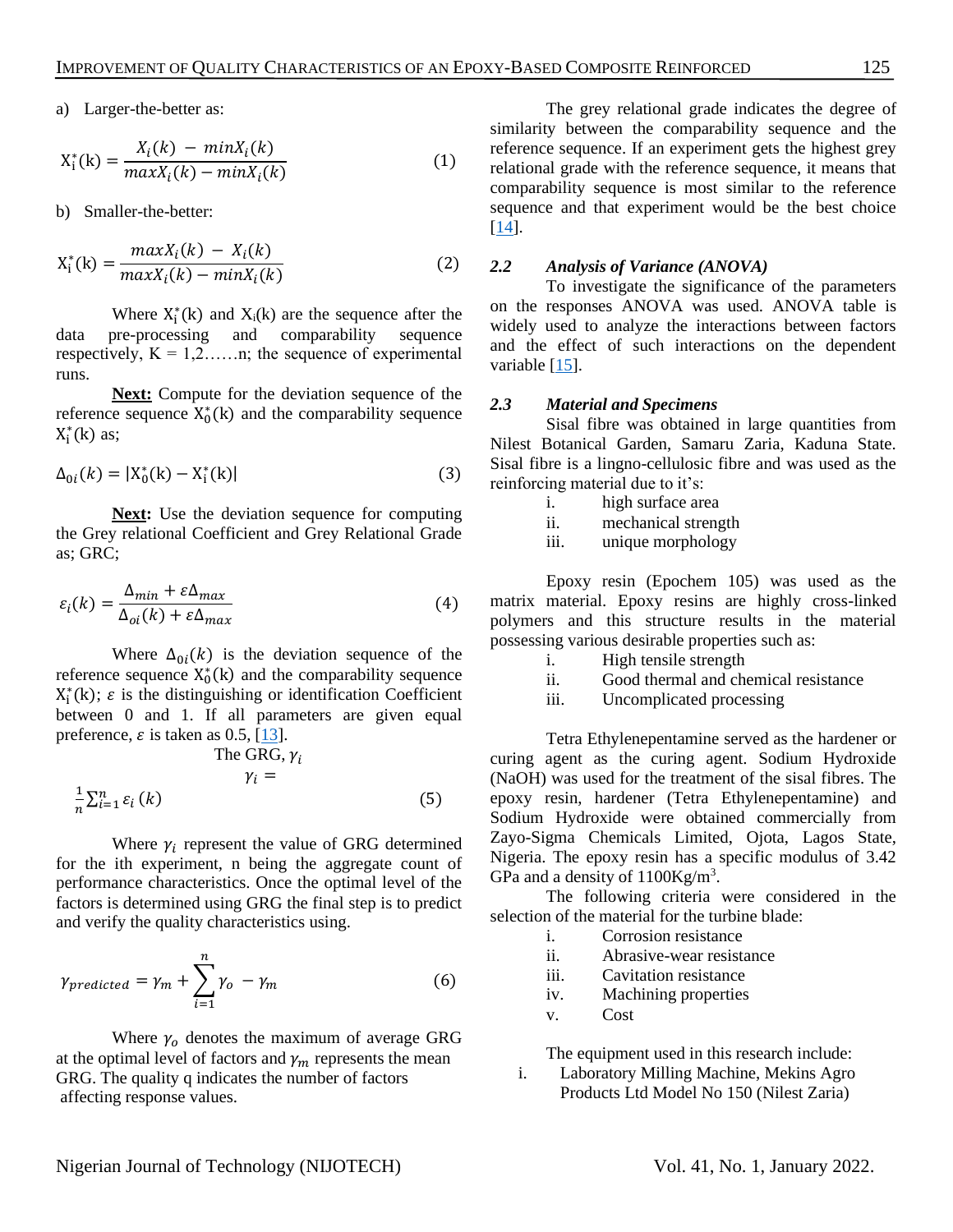- ii. Digital weighing balance with precision of  $0.001g$
- iii. Hydraulic Hot Press, Carver inc. hydraulic press 3851-0

# *2.3.1 Pattern (blank) preparation*

The pattern consisting of three parts (base plate, frame and lid) was fabricated at Nigerian Institute of Leather and Science Technology Zaria, using mild steel with dimensions 200 x 120 x 6 mm as per ASTM standards. The pattern consists of three parts:

- vi. Base plate
- vii. Frame
- viii. Lid

The purpose of the lid is to ensure even distribution of load on the mixture which is filled in the pattern.

# *2.3.2 Production of reinforced polymer matrix composite sample*

The sisal fibres were extracted from the freshly harvested sisal leaves. The leaves were cut out and beaten. A metal comb was then used to extract strands of fibres from the beaten sisal leave. The fibres were cleaned in distilled water and sundried for 24 hours. The fibres were then treated in dilute Sodium Hydroxide (5%w/v NaOH) solution in order to remove surface impurities, modify the surface structure and increase the fibre surface area. The treated fibres were then dried in the sun for 24 hours and the fibre length was reduced to 2mm. The fibre length reduction was achieved by milling the fibres in a Laboratory milling machine and passed through a sieve of mesh 2mm. A mixture of the sisal fibre and Epoxy resin was used to produce 16 different samples of reinforced polymer matrix composite using Taguchi method. Compression Moulding was used to formulate the sisal fibre reinforced polymer matrix composites. This method was selected because of its fast set-up time, low initial set up costs, little material wastes and good surface finish. The prepared sisal fibres, epoxy resin and hardener were mixed for 5 minutes using a glass rod, the mixture was poured into an open, heated mould cavity. The mould was then closed and sufficient pressure was applied to force the material to fill up the cavity. A hydraulic ram was used to produce the sufficient force during the moulding process. The temperature, pressure and curing time were varied accordingly and maintained for each level of the formulation. After curing each sample it was removed from the mould and appropriately labelled.

# *2.3.3 Post Curing*

The samples were post cured in a hot air oven according to the formulations for each level. The temperature of the oven was set to the required temperature for the sample curing, the samples were placed in the oven and allowed to stay in the oven depending on the post curing time for the experimental run.

## **3.0 RESULTS AND DISCUSSIONS**





Figure 1 shows the XRD pattern of the as-received sisal fiber. One broad peak was observed at around 24.50°, which can be assigned to (220) crystal planes of cellulose [\[16\]](#page-7-14). The broad reflection comes from the amorphous phase of the lignin present which is non-crystalline in nature. In addition, the broad peak as observed in the sisal fiber can also be attributed to inorganic impurities such as silica or calcium carbonate as posited by [\[17\]](#page-7-15). It is evident from these that the fiber is semi-crystalline in nature. The low crystallinity index (broad peak) reveals deficiencies in the reflections of the fiber cellulose crystals and presence of cementing materials, primarily lignin.

# *3.1 L<sup>16</sup> Orthogonal Array*

Table 2 shows the L16 orthogonal array and the average response for strength and stiffness for the 16 experimental runs.

# *3.3. Multi-Response Optimization Using GRA*

The GRA was used to ascertain the rank of the experimental runs, Table 3 shows the grey relational grade for each experiment. The highest grey relational grade is the order of 1. The experiment number 4 is nearest optimum controllable parameters combination: Weight percentage of fibre 35% ( $W_I$ ), curing temperature 130<sup>0</sup>C (*T4*), post curing time 2.5hrs(*P4*) and compounding pressure 17MPa (*C4*).

The means of the grey relational grade for each level of controllable parameters are in a response table for the GRG designed Table 4. These grades in the response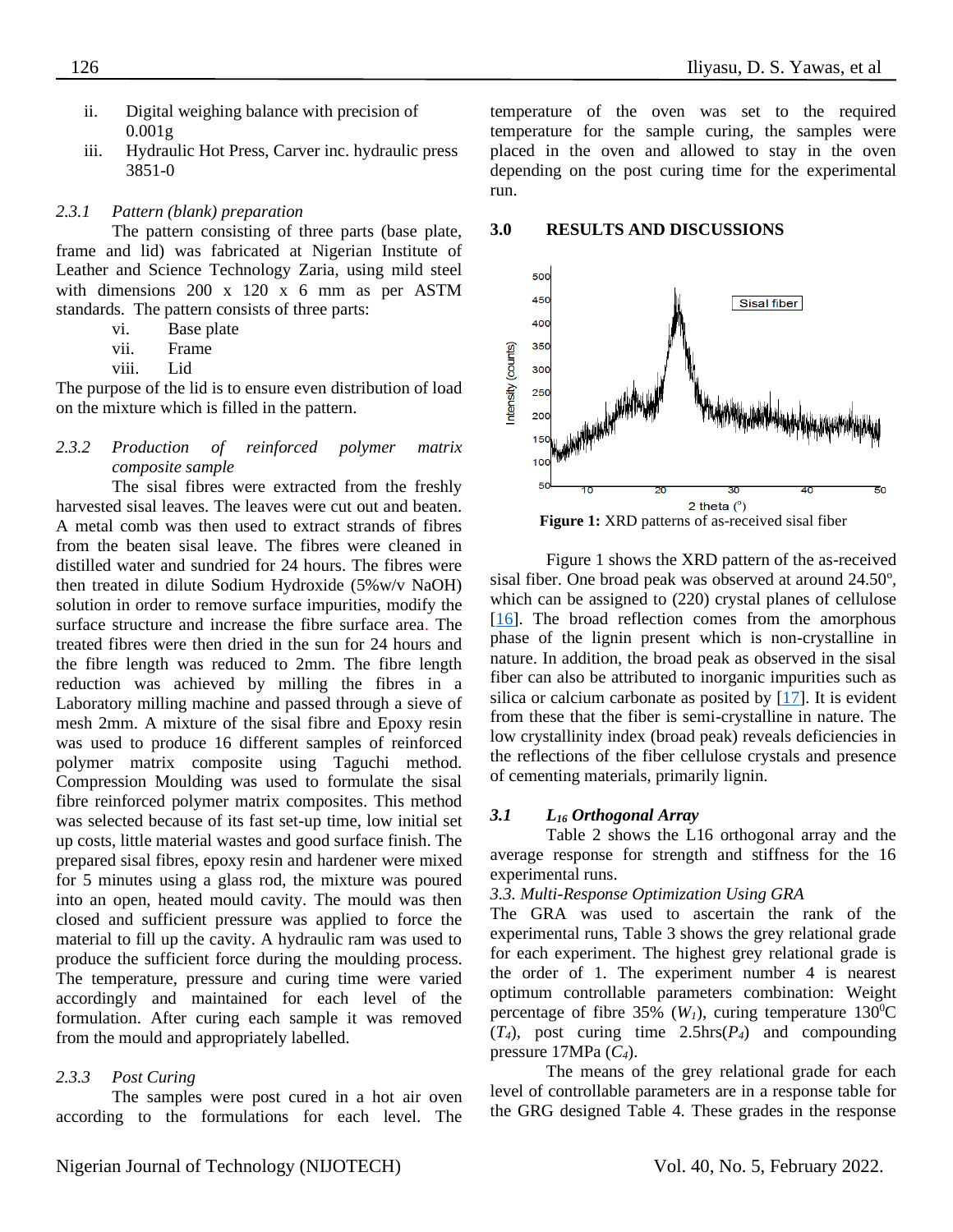table serve as a measure of the correlation between the reference and compatibility sequence of GRA. Higher values of the mean of GRG indicates a strong correlation [\[18\]](#page-7-16). From the response table of GRG, Table 4 the combination of optimal parameters which maximizes overall response was arrived at. These optimal parameters exist at  $W_1$ ,  $S_2$ ,  $T_1$  and  $P_2$ . Hence the optimal settings for

the composite process parameters are 35% by weight of fibre,  $110^{\circ}$ C curing temperature and 1hr post curing time and 13MPa compounding pressure. To produce the composite with the best response of strength and stiffness required for wind turbine blades the above mentioned process parameters will suffice.

| <b>Runs</b>    |         |          | <b>Control Factors</b> |        |                | <b>Response Values</b> |
|----------------|---------|----------|------------------------|--------|----------------|------------------------|
|                | $W(\%)$ | $T(^0C)$ | P(hrs)                 | C(Mpa) | $Strength(ST)$ | Stiffness(FM)          |
| 1              | 35      | 100      | 1                      | 11     | 31.78          | 30.59                  |
| $\mathbf{2}$   | 35      | 110      | 1.5                    | 13     | 31.7           | 34.46                  |
| 3              | 35      | 120      | $\sqrt{2}$             | 15     | 25.8           | 34.98                  |
| $\overline{4}$ | 35      | 130      | 2.5                    | 17     | 27.22          | 51.84                  |
| 5              | 40      | 100      | 1.5                    | 15     | 27.67          | 34.14                  |
| 6              | 40      | 110      | $\overline{2}$         | 17     | 26.78          | 50.06                  |
| $\tau$         | 40      | 120      | 2.5                    | 11     | 25.93          | 46.74                  |
| $8\,$          | 40      | 130      | $\mathbf{1}$           | 13     | 22.2           | 29.72                  |
| 9              | 45      | 100      | $\overline{2}$         | 17     | 8.76           | 27.35                  |
| 10             | 45      | 110      | 2.5                    | 11     | 9.41           | 47.07                  |
| 11             | 45      | 120      | $\mathbf{1}$           | 13     | 26.85          | 48.42                  |
| 12             | 45      | 130      | 1.5                    | 15     | 19.16          | 24.87                  |
| 13             | 50      | 100      | 2.5                    | 11     | 11.43          | 22.76                  |
| 14             | 50      | 110      | $\mathbf{1}$           | 13     | 19.14          | 30.55                  |
| 15             | 50      | 120      | 1.5                    | 15     | 8.84           | 17.6                   |
| 16             | 50      | 130      | $\mathfrak{2}$         | 17     | 4.53           | 11.9                   |

**Table 2:** L16 Orthogonal Array

**Table 3:** Grey Relational coefficients, Rank of GRG and S/N ratios

|                | <b>Grey Relational Coefficient</b> |           | <b>GRG</b> | <b>S/N Ratio of GRG</b> |      |  |
|----------------|------------------------------------|-----------|------------|-------------------------|------|--|
| Run            | <b>TS</b>                          | <b>FS</b> |            |                         | Rank |  |
|                |                                    | 0.485     | 0.742      | $-2.592$                | 6    |  |
| $\overline{2}$ | 0.994                              | 0.535     | 0.764      | $-2.338$                | 4    |  |
| 3              | 0.695                              | 0.542     | 0.619      | $-4.166$                | 8    |  |
| $\overline{4}$ | 0.749                              |           | 0.875      | $-1.160$                |      |  |
| 5              | 0.768                              | 0.53      | 0.649      | $-3.755$                |      |  |
| 6              | 0.731                              | 0.918     | 0.825      | $-1.671$                | 2    |  |
| 7              | 0.7                                | 0.797     | 0.748      | $-2.522$                | 5    |  |
| 8              | 0.587                              | 0.474     | 0.531      | $-5.498$                | 10   |  |
| 9              | 0.372                              | 0.449     | 0.411      | $-7.723$                | 13   |  |
| 10             | 0.379                              | 0.807     | 0.593      | $-4.539$                | 9    |  |
| 11             | 0.734                              | 0.854     | 0.794      | $-2.004$                | 3    |  |
| 12             | 0.519                              | 0.425     | 0.472      | $-6.521$                | 12   |  |
| 13             | 0.401                              | 0.407     | 0.404      | $-7.872$                | 14   |  |

Nigerian Journal of Technology (NIJOTECH) Vol. 41, No. 1, January 2022.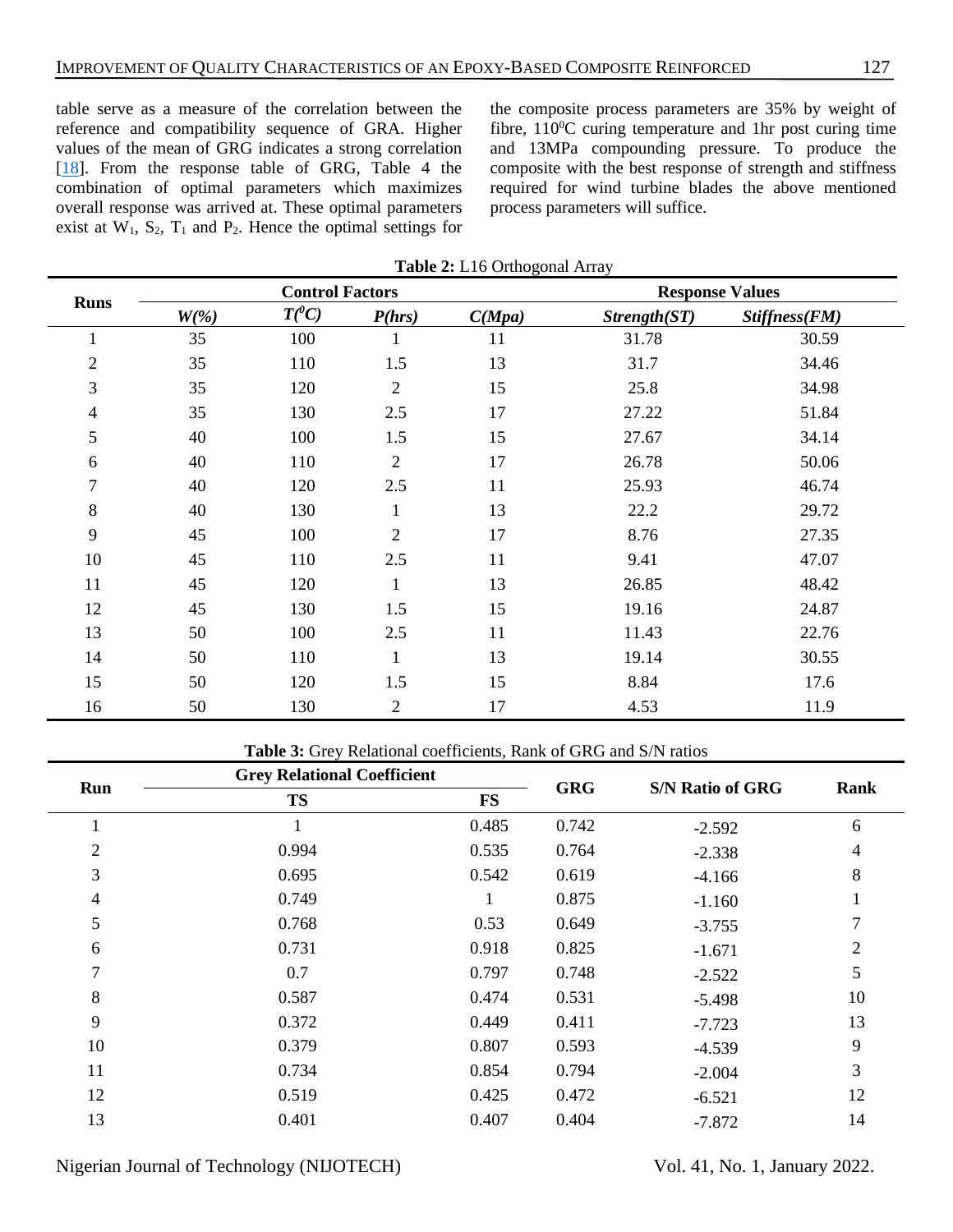| Run | <b>Grey Relational Coefficient</b> |       | GRG   | <b>S/N Ratio of GRG</b> | Rank |
|-----|------------------------------------|-------|-------|-------------------------|------|
| 14  | 0.519                              | 0.484 | 0.501 | $-6.003$                |      |
| 15  | 0.373                              | 0.368 | 0.371 | $-8.613$                |      |
| 16  | 0.333                              | 0.333 | 0.333 | $-9.551$                |      |

| <b>Table 4:</b> Response table of GRGs |                |                |                |                |        |             |
|----------------------------------------|----------------|----------------|----------------|----------------|--------|-------------|
| <b>Factors</b>                         | <b>Level 1</b> | <b>Level 2</b> | <b>Level 3</b> | <b>Level 4</b> | Delta  | <b>Rank</b> |
| W                                      | 0.7500         | 0.6883         | 0.5675         | 0.4023         | 0.3478 |             |
| т                                      | 0.5515         | 0.6707         | 0.6330         | 0.5528         | 0.1194 | $\bigcap$   |
| D                                      | 0.6735         | 0.5640         | 0.5155         | 0.6550         | 0.1580 | ി           |
|                                        | 0.6158         | 0.6232         | 0.5485         | 0.6205         | 0.0747 | 4           |

Mean of GRG  $=0.6020$ 

#### *3.2 ANOVA for GRG*

Anova was used to investigate which controllable parameter significantly affects the performance characteristic. This was accomplished by separating the total variability of the grey relational grades, which is measured by the sum of the squared deviations from the total mean of the grey relational grade into contributions by each controllable parameter and the error. Table 5 shows that percentage by weight *W* has the highest effect of 61.% on the GRG, followed by *T* 15%, *S* 9% and *P* 3% with minimal influence. What this implies is that the percentage by weight of the sisal fibre has the greatest effect on the strength and stiffness of the composite.

**Table 5:** ANOVA for GRG

| <b>Source</b> | DF | Adj SS  | Adj MS   | <b>F-Value</b> | Contribution $(\% )$ |
|---------------|----|---------|----------|----------------|----------------------|
| W             |    | 0.28173 | 0.093911 | 4.9200         | 61%                  |
| S             | 3  | 0.04265 | 0.014218 | 0.7500         | 9%                   |
| T             |    | 0.06739 | 0.022463 | 1.1800         | 15%                  |
| P             |    | 0.01538 | 0.005127 | 0.2700         | 3%                   |
| Error         |    | 0.05725 | 0.019084 |                |                      |
| Total         | 15 | 0.46441 |          |                |                      |

## **3.3 Interfacial Characterization of Composite with Optimal Parametric Characteristics**

#### *3.3.1 SEM analysis*

Plate I represents the SEM micrograph of the sisal/epoxy composite before and after tensile fracture. The micrograph before fracture shows the presence of sisal fibre in the matrix (small in size) which represents the proper mixing of the sisal fibre reinforcement with the epoxy matrix. It is also clear that there is little or no voids on the sisal/epoxy composite which results in good and enhanced mechanical properties of the composite. Also, the micrograph of the composite after tensile fracture exhibited no evidence of pullout in the epoxy matrix composite reinforced with sisal fibres which can result in an increased mechanical property of the composite. Hence 35% by weight of fibre,  $110^{\circ}$ C curing temperature and 1hr post curing time and 13MPa compounding pressure sisal

composite tends to have good mechanical properties.

#### *3.3.2 EDS micro-analysis*

The elemental analysis of the composite as shown in Table 7 is indicative of the presence of compounds with known chemical structure. The measured carbon to oxygen mass ratio (C:O) is around 4.36 whereas theoretically (based on the chemical formula) the C:O of cellulose is 0.9 and C:O of lignin is 2.9 [\[19\]](#page-7-17) This is indicative that the lignin and hemicellulose were still detected in the sisal fiber after the composite fabrication process. Furthermore, incidence of N, and Si on the surface of the composite can be associated to the composition of the matrix and other additives during composite fabrication. The peaks of Mn, Na, Ca, Ti, K on the EDS table are weak indicating their presence as contaminations. High percentage of carbon on the EDS can be associated with inherent carbon in Epoxy.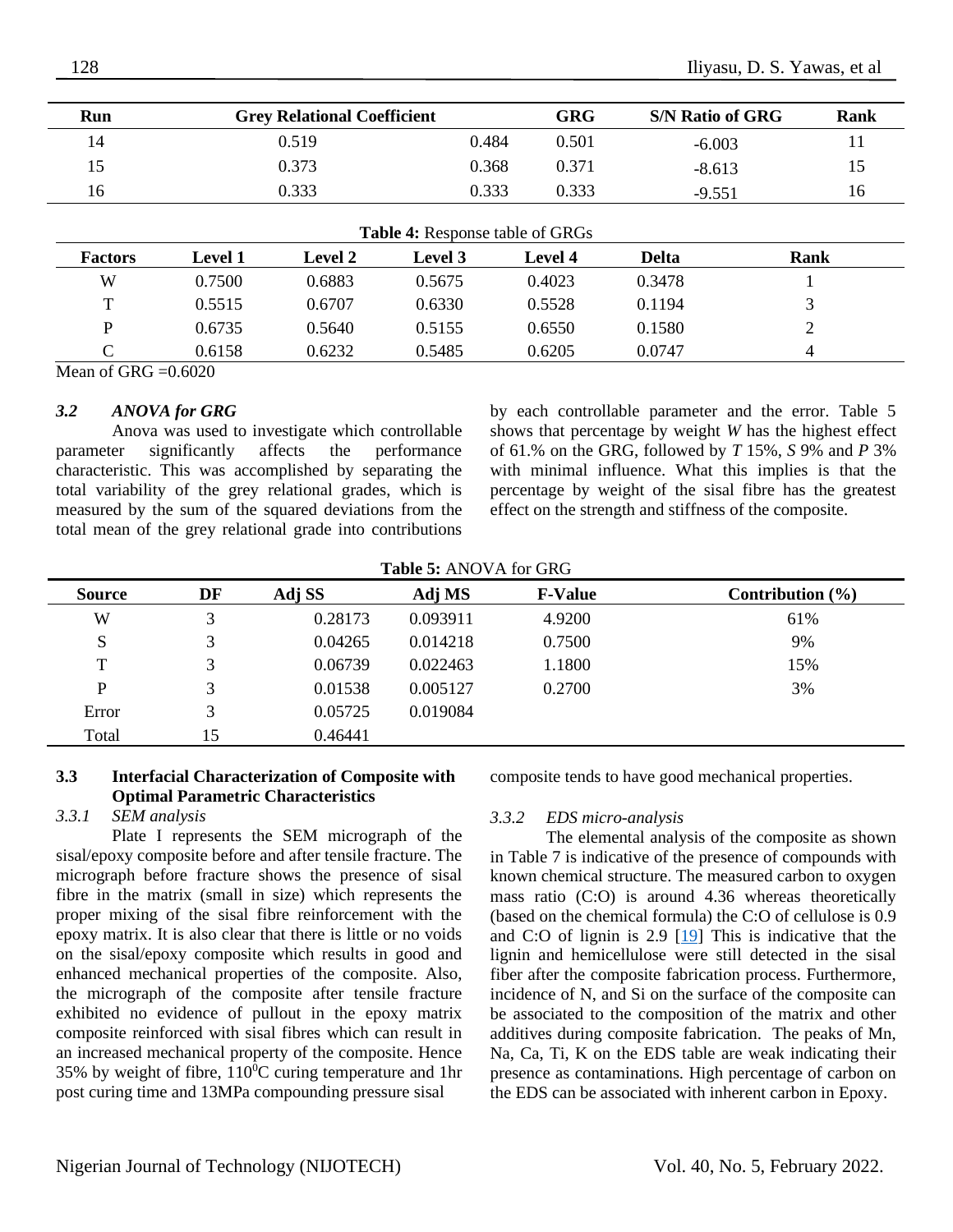| <b>Element Number</b> | <b>Element Symbol</b> | <b>Element Name</b> | <b>Atomic Conc.</b> | <b>Weight Conc.</b> |
|-----------------------|-----------------------|---------------------|---------------------|---------------------|
| 6                     |                       | Carbon              | 74.34               | 65.15               |
| 8                     |                       | Oxygen              | 17.06               | 19.92               |
| 7                     |                       | Nitrogen            | 4.54                | 4.64                |
| 14                    | Si.                   | Silicon             | 1.37                | 2.80                |
| 19                    | K                     | Potassium           | 0.67                | 1.90                |
| 22                    | Ti                    | Titanium            | 0.50                | 1.76                |
| 25                    | Mn                    | Manganese           | 0.42                | 1.67                |
| 11                    | Na                    | Sodium              | 0.84                | 1.41                |
| 20                    | Сa                    | Calcium             | 0.25                | 0.74                |

**Table 7:** EDS of composite material

3.6 Result of dynamic mechanical analysis test on Composite with Optimal Parametric Characteristics



**Plate 1:** SEM of composite material



**Figure 2:** Storage modulus, loss modulus, and tan delta as a function of temperature

The glass transition temperature is critical in knowing a material's suitability for specific applications. The results of the DMA test on the sisal fiber-reinforced epoxy composite are presented in the plot of Figure 2 which shows the storage modulus, loss modulus, and tan delta (loss factor) presented as a function of temperature. The storage modulus at 40°C (approx. 4250 MPa) indicates the material stiffness. The drop in the curve at 61.9°C (onset temperature) marks the glass transition of the epoxy matrix and is related to the maximum in the loss modulus and loss factor curves at 51.0°C and 93.6°C. The material retained more than half (50%) of its strength up to around 73<sup>0</sup>C, it then completely lost its strength at beyond 73<sup>0</sup>C. The maximum change in length of the material was -  $350 \mu m$  at about 90°C. The results indicate that that the material will be suitable for the application intended (wind turbine blade) since the maximum likely temperature it will be expose to is about  $43^{\circ}$ C the hottest weather in Nigeria(Maiduguri).

#### **4.0 CONCLUSION**

The aim of this study was to obtain the optimal set of process parameters which affects the multi-responses of tensile and flexural performance of an epoxy based composite reinforced with sisal fibre. The use of the orthogonal array with grey relational analysis to optimize the process with the multiple performance characteristics was reported in this paper. The multiple responses of enhanced tensile strength and flexural strength was studied using a Taguchi L16 orthogonal array and GRA approach. From the response table of the grey relational grades, the optimal set of parameters for enhanced tensile strength and flexural strength performance of the sisal-epoxy composite were identified to be  $35\%$  by weight of fibre,  $110^0$  curing temperature, 1hr post curing time and 13Mpa compounding pressure. The ANOVA for GRG indicated that percentage by weight *W* has the highest effect of 61.% on the GRG, followed by *T* 15%, *S* 9% and *P* 3% with minimal influence. The optimum composite material had the following values, Ultimate Tensile Strength 27.22 MPa, Flexural Strength 51.84 MPa, The DMA results of the material showed a glass transition temperature of 61.90C.